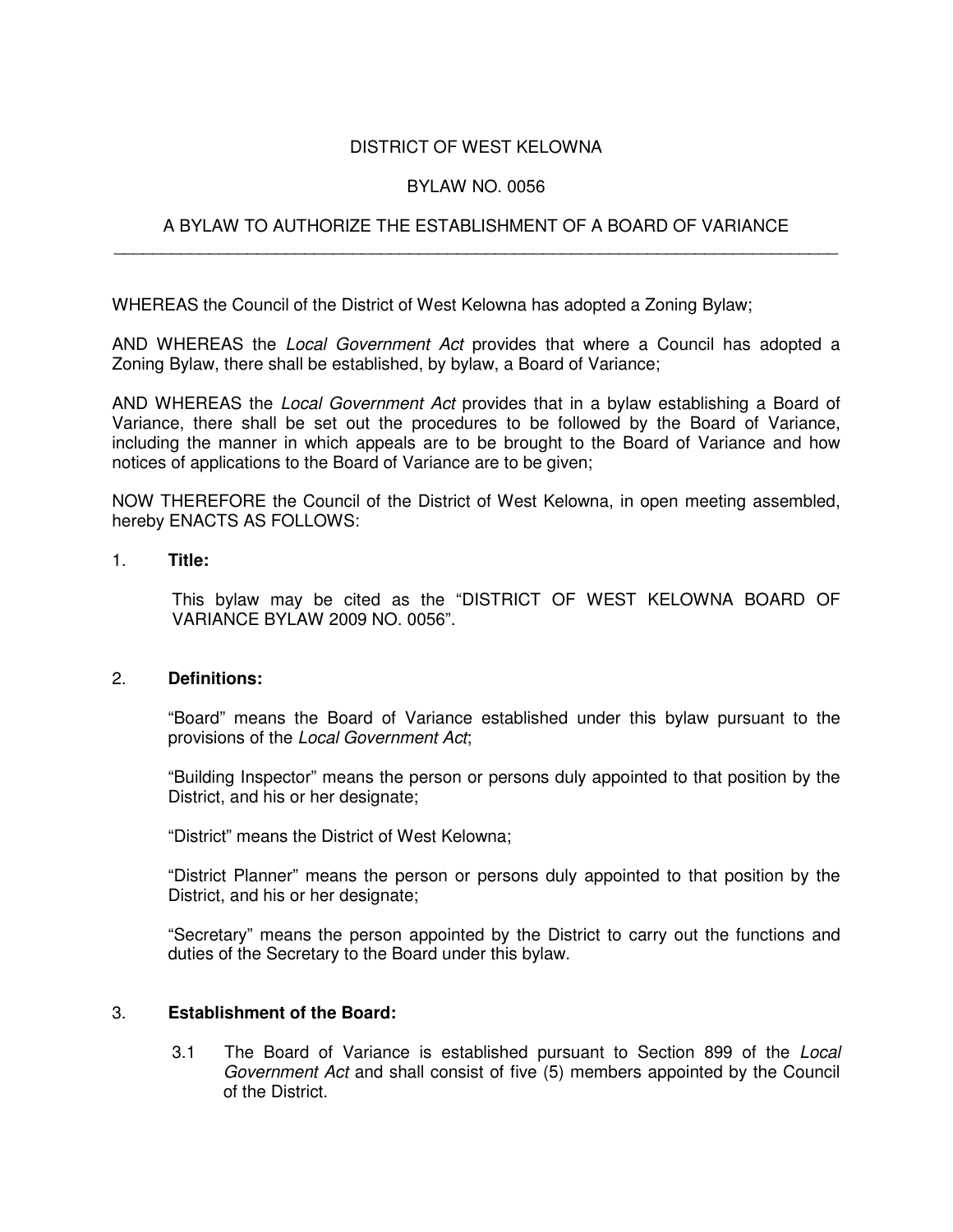- 3.2 The Board shall elect one of their members as Chair who may, from time to time, appoint a member of the Board as acting Chair to preside in the absence of the Chair.
- 3.3 Each Board member shall hold office to coincide with the Council term or until a successor is appointed, but a person may be re-appointed for a further term(s).
- 3.4 A quorum of the Board shall be any three members, one of whom may be the Chair or the Acting Chair.
- 3.5 The Board shall maintain a record of all its decisions and orders and shall make such record available for public inspection during the District's normal business hours.
- 3.6 The Secretary to the Board, in addition to receiving applications and preparing agendas on behalf of the Board, shall:
	- (a) establish dates for meetings of the Board;
	- (b) circulate notices of applications in accordance with the requirements of the *Local Government Act*;
	- (c) attend meetings of the Board, record minutes of meetings and attend to the processing of any correspondence arising from Board meetings, including notification of Board decisions to applicants and District staff; and
	- (d) maintain a record of all decisions and orders of the Board.

# 4. **Jurisdiction of the Board**:

The Board shall hear and determine applications to the Board on the grounds and to the extent authorized under the applicable provisions of the *Local Government Act* or any successor legislation.

# 5. **Applications to the Board:**

- 5.1 Every person applying to the Board for an order that a minor variance be permitted to a bylaw or that the determination of damage to a non-conforming building made by a Building Inspector be set aside, shall:
	- (a) complete and submit to the District Planner, an application that includes:
		- (i) the legal description and civic address of the property which is the subject of appeal;
		- (ii) the name(s) and address(es) of the registered owner(s) of the property;
		- (iii) the name and address of the applicant, if not the owner, and the relationship to the registered owner(s);
		- (iv) an address to which all notices and correspondence to the owner or applicant may be sent;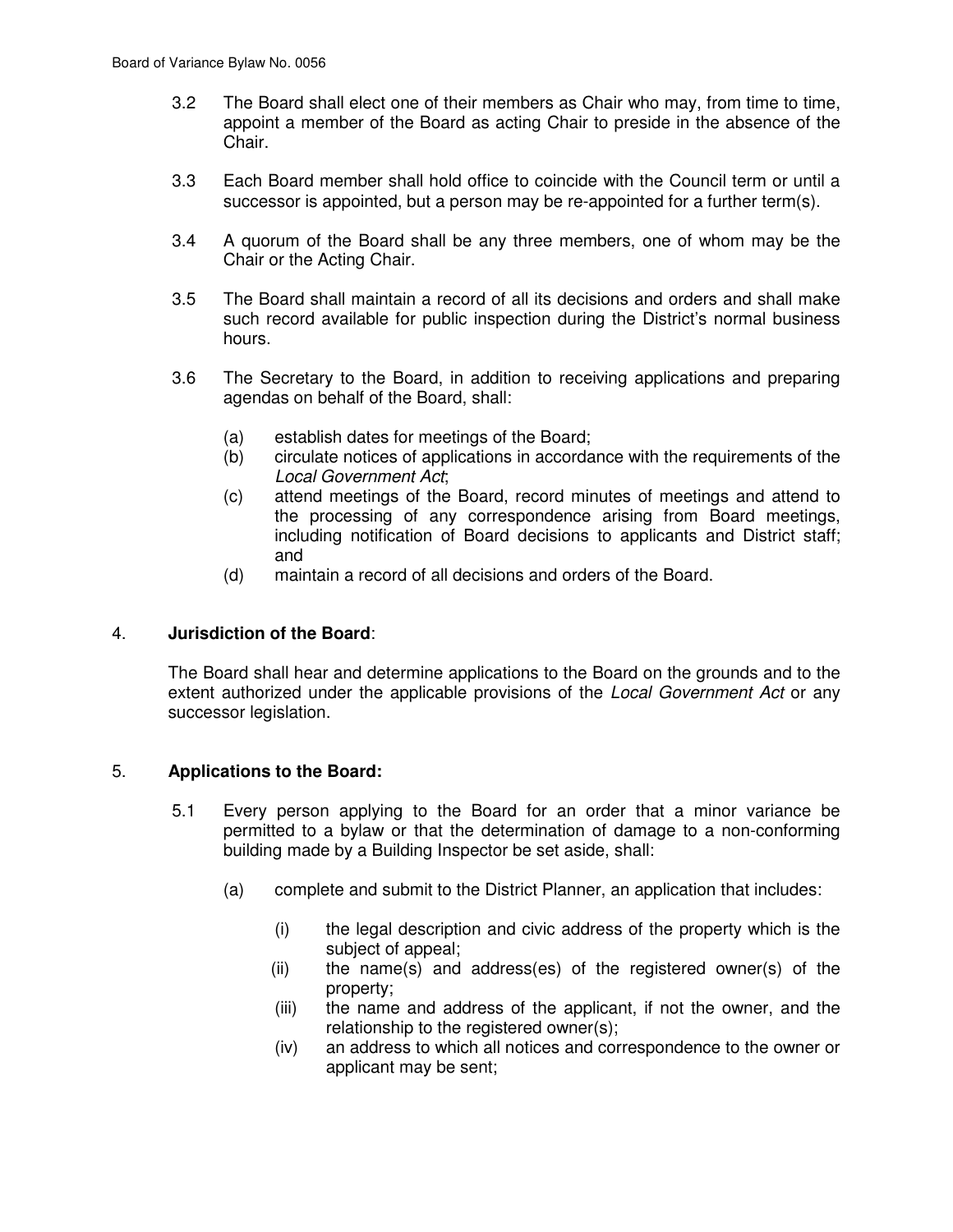- (v) a description of the variance being sought, including references to the particular section(s) of the applicable bylaw to be relaxed, or to the specific determination of damage by the Building Inspector which is being appealed; and
- (vi) one copy of any sketch plans, elevations, specifications or other plans or documents in support of the application.
- (b) submit the application fee as set forth in the District's Fees and Charges Bylaw.
- 5.2 Upon receiving an application to the Board, the District Planner shall first determine whether the application is within the jurisdiction of the Board, and if the application is considered beyond the jurisdiction of the Board, the District Planner must, within three (3) days, advise the applicant in writing that the application will not be processed further and that the application fee will be refunded. If an applicant disagrees with the determination of the District Planner, the applicant may, upon payment of the application fee, require that the application be processed and forwarded to the Board for a decision by the Board as to whether the application falls within its jurisdiction.
- 5.3 The District Planner, upon receiving an application which is determined to be within the jurisdiction of the Board shall:
	- (a) forward the application, including any plans and supporting documentation submitted by the applicant, along with a staff report to the Secretary.
- 5.4 Upon receipt of an application to the Board, the Secretary shall:
	- (a) in consultation with the Board Chair, establish a date for the Board to meet to consider the application;
	- (b) serve notice of the application or cause such notice to be served, personally or by regular mail, not less than fourteen (14) days prior to the date scheduled for the hearing of the application, to the applicant, each Board member, the Director of Corporate Services, the District Planner, the Building Inspector(s), and all owners and tenants in occupation of:
		- (i) the land which is the subject of the application: and
		- (ii) lands that are adjacent to the land which is the subject of the application.
	- (c) ensure that the notice referred to in 5.4(b) includes a description of the subject matter of the application, the street address or other description of the land which is the subject of the application and the scheduled date, time and place for hearing the application.

### 6. **Board Procedures**

6.1 Not less than seven (7) days before the date of each Board meeting, the Secretary must: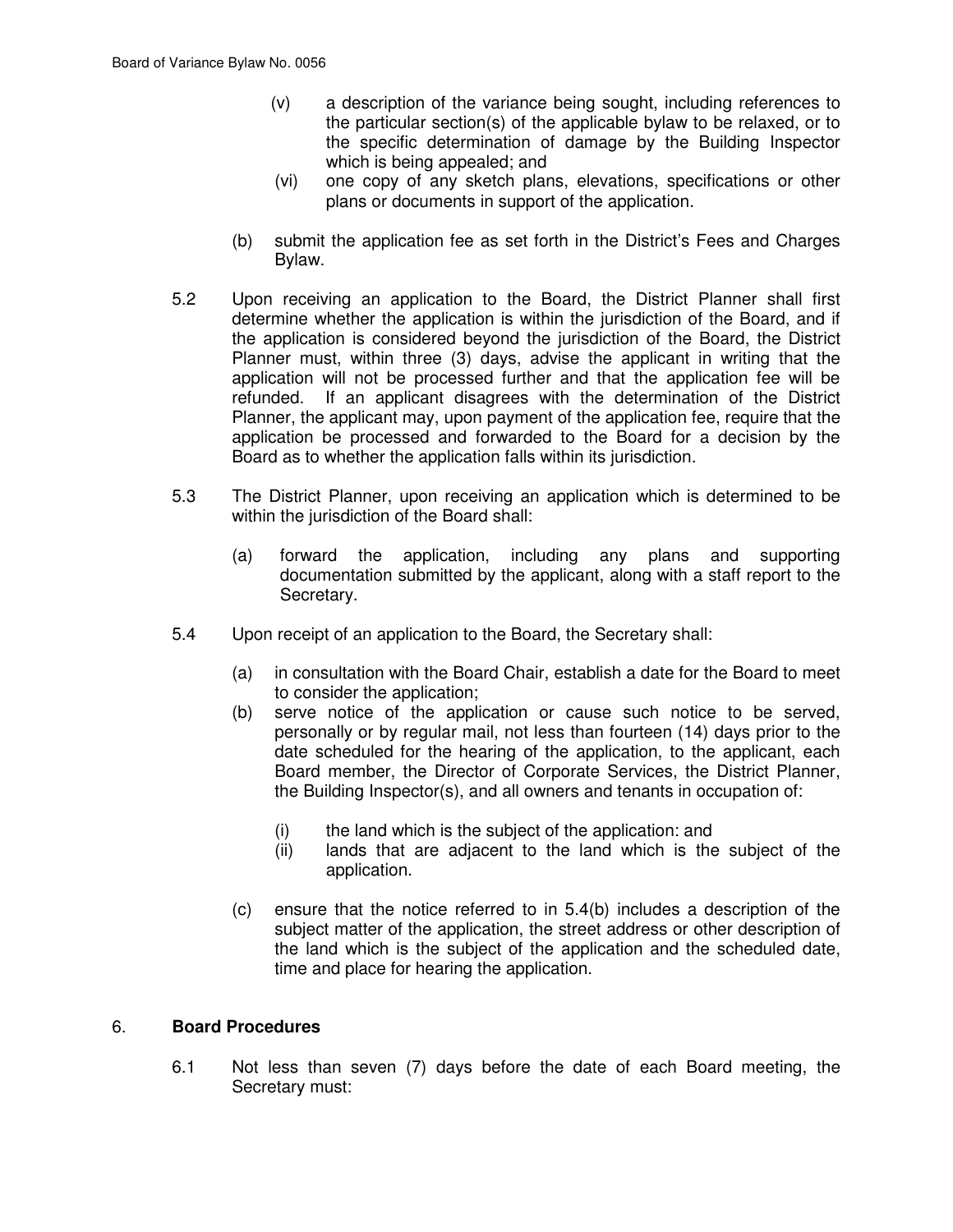- (a) prepare an agenda for the Board of all applications to be considered at that meeting; and
- (b) mail or otherwise deliver a copy of the agenda for that meeting to each member of the Board and to the District Planner and Building Inspector;
- (c) post the agenda on the notice board in the Municipal Office and on the District website.
- 6.2 As soon after the scheduled time of a meeting as there is a quorum present, the Chair must convene the meeting; if the Chair is absent, the Acting Chair must convene the meeting.
- 6.3 If a quorum is not present within fifteen minutes after the scheduled time of the meeting, the Secretary must record the names of the members present, and the meeting is deemed to have been cancelled.
- 6.4 Where a meeting of the Board has been cancelled due to lack of a quorum, the Secretary must advise the applicants and all persons in attendance, and must:
	- (a) reschedule any pending applications to a future meeting of the Board; and
	- (b) provide notice of rescheduling to the persons specified in Section 5.4.
- 6.5 Upon convening of a meeting of the Board, the first item of business must be the adoption of the minutes from the previous Board meeting.
- 6.6 Any person or organization with an interest in the subject property, including the District, is entitled to make an oral or written submission to express opinions in support of or opposition to the application, and is entitled to be represented by a solicitor or by an agent.
- 6.7 The applicant must be afforded the first opportunity to make a submission to the Board, after which other submissions may be presented, until all persons with an interest in the application(s) have been given an opportunity to be heard.
- 6.8 The Board, at its discretion, may view the land which is the subject of the application or lands which may be affected by an application.
- 6.9 The Board may adjourn the hearing and reconvene without further notification provided that the time, date and place of reconvening is announced to those present at the time of adjournment.
- 6.10 The Secretary shall maintain minutes of the hearing of every application and any decision or order made by the Board and, after their adoption by the Board, ensure that the minutes are submitted to the Chair of the Board for signature and are made available for inspection by the public during the normal business hours of the District.
- 6.11 The decision of the Board to either grant or deny an order must be made in an open public meeting and by a motion adopted by not less than three (3) members.
- 6.12 Any member who abstains from voting is deemed to have voted in favour of the motion.